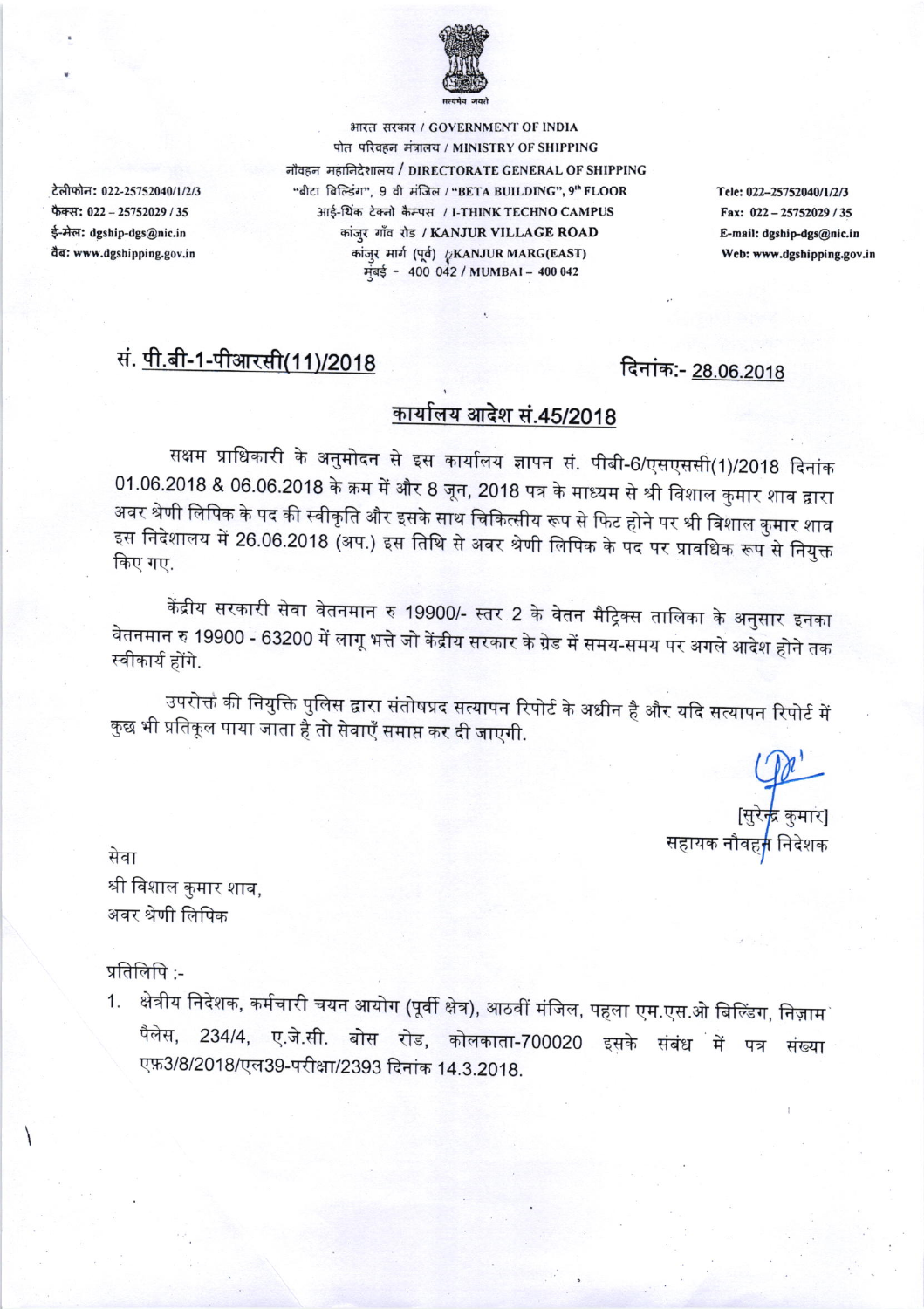- 2. भारत सरकार के सचिव (ध्यानार्थ: श्री वी.एस.सेहरावत, उप मुख्य चार्टरिंग नियंत्रक) यातायात भवन, 1, संसदीय मार्ग, नई दिल्ली-110001 इसके संबंध मेंपत्र संख्या सीडी-11053/36/2018-समन्वय दिनांक 21 मार्च, 2018.
- 3. सतर्कता अनुभाग
- 4. वेतन एंव लेखा अधिकारी (पोत परिवहन), मुंबई
- 5. वित्त एंव लेखा
- 6. प्रशासन अनुभाग
- 7. कार्यालय ज्ञापन फ़ाइल
- श्री विशाल कुमार शाव की सेवा पंजी पुस्तिका में 8.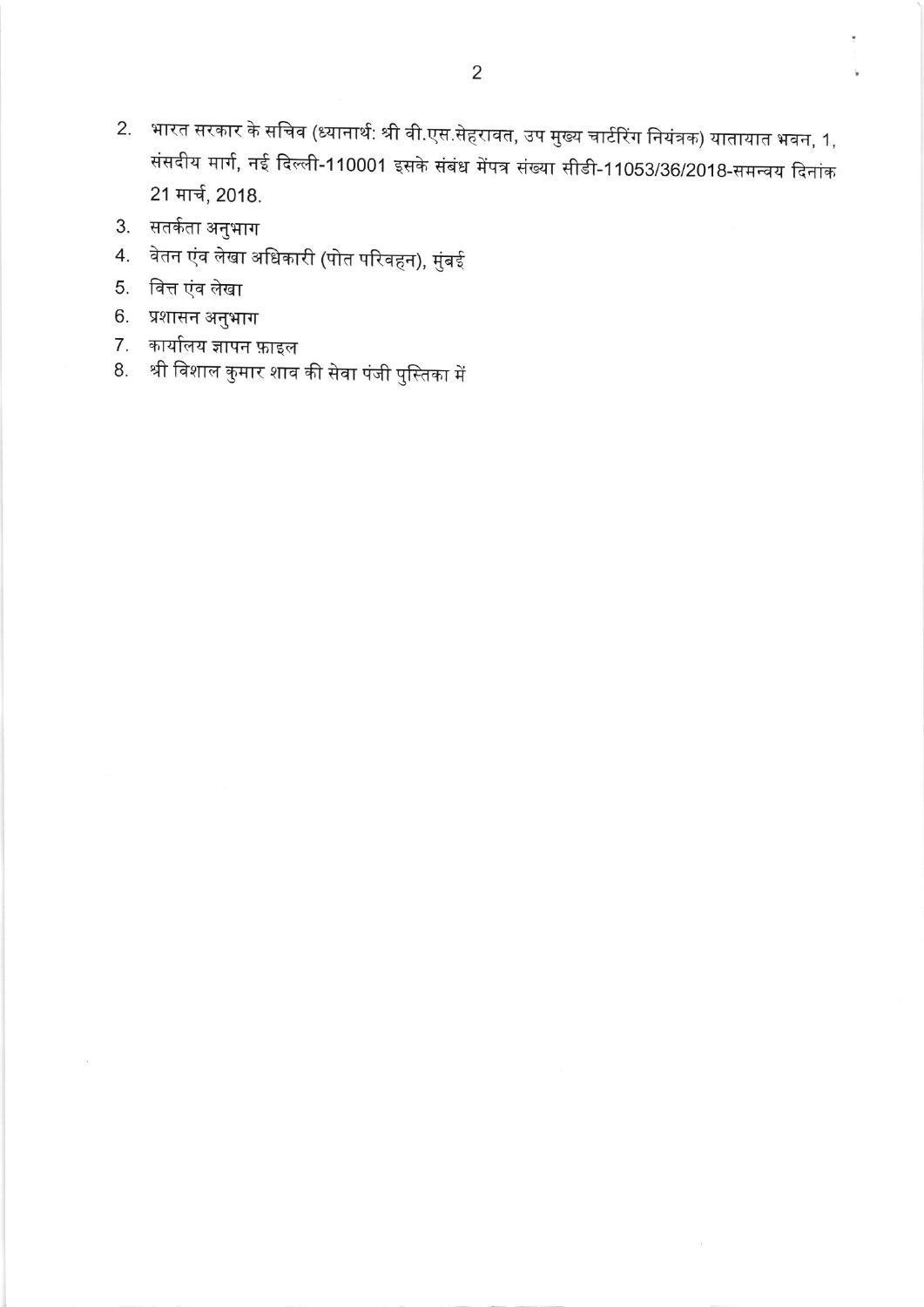

**I** I

> भारत सरकार / GOVERNMENT OF INDIA पोत परिवहन मंत्रालय / MINISTRY OF SHIPPING नौवहन महानिदेशालय / DIRECTORATE GENERAL OF SHIPPING टेलीफोन:25752040-45 "बेटा बिल्डिंग", 9 वी मंजिल / "BETA BUILDING", 9<sup>th</sup> FLOOR Tele: 25752040-45 tm: 25752029/35 grc-Fffi lffit \*qs / rrxtnx recHNo cAMPUs Fax: 25752029/35 ई-मेल: dgship@dgshipping.com कांजुर गाॅव रोड / KANJUR VILLAGE ROAD E-mail: dgship@dgshipping.com t-: www.dgshipping.gov.in 6iET Er.i (ll1q4 / xAN.ruR MARG (EAsTl web; www.dgshipplng.gov.in  $\vec{a}$  + 400 042 / MUMBAI - 400 042

No. PB-1-PRC(11)/2018

## OFFICE ORDER NO.<sup>15</sup>/2018 28 JUN 2018

 $\begin{array}{l} 0 & \text{JUP} & 2018 \\ \text{Date:} & -28.06.2018 \end{array}$ 

In continuation to this office Memorandum No. PB-6/SSC(1)/2018 dated 01.06.2018 & dated 06.06.2018 for offer of appointment to the post of Lower Division Clerk in this Directorate and acceptance thereof by Shri Vishal Kumar Shaw vide letter dated 08<sup>th</sup> June, 2018 and upon his being medically fit, Shri Vishal Kumar Shaw is provisionally appointed with the approval of Competent Authority to the post of Lower Division Clerk in this Directorate with effect from 26.06.2018(FN) on basic pay of  $\overline{\zeta}$  19,900/- in Level-2 of Pay Matrix Table in the Pay Scale of t 19900-63200 plus usual allowances as admissible to Centml Gort. Servants in that grade from time to time until further orders.

The aforesaid appointment is subject to satisfactory verification report by Police and shall be terminated if anything adverse is found in his above verification reports.

 $/$   $\dot{\phi}$  $478618$ 

Surendra Kumar Assistant Director General of \$hipping

To Shri Vishal Kumar Shaw, Lower Division Clerk

Copy to:-

1. The Regional Director, Staff Selection Commission(Eastern Region), 8<sup>th</sup> floor, 1<sup>st</sup> M.S.O. BuildingNizam Palace,234/4, A.J.C. Bose Road, Kolkata- 700020 w. r. t. their letter No. F3/8/2018/L39-Exam/2393 dated 14.03.2018

 $.2/-$ 

/